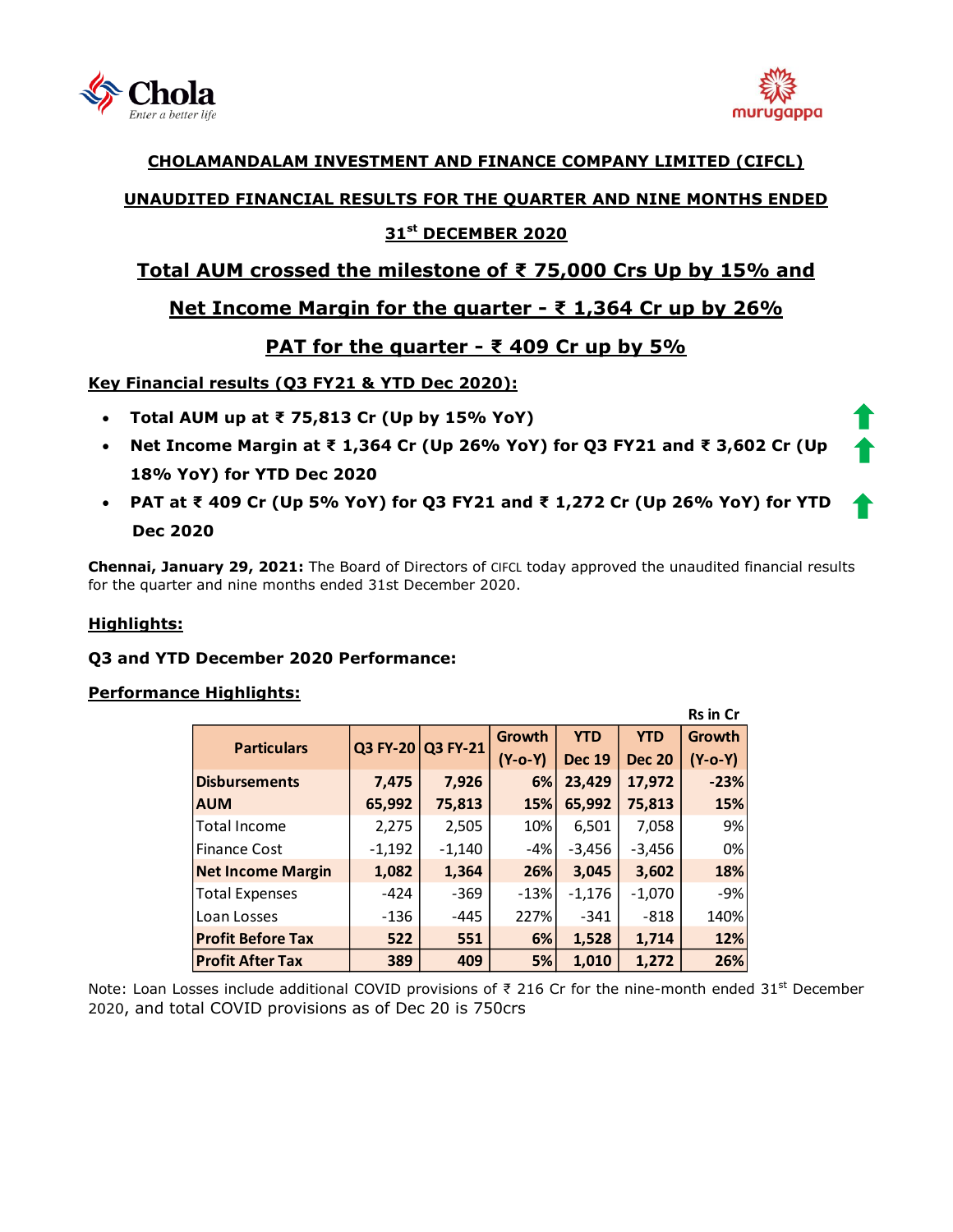



- Aggregate disbursements in Q3 FY 21 were at ₹ 7,926 Cr as against ₹ 7,475 in Q3 FY 20, with a growth of 6%. Disbursements for YTD Dec 2020 were at ₹ 17,972 Cr as against ₹ 23,429 Cr in the previous year registering a decline of 23% Y-on Y.
- Vehicle Finance (VF) business has clocked a volume of ₹ 6,084 Cr in Q3 FY 21 as against ₹ 5,949 in Q3 FY20, started registering growth of 2%. Disbursements for YTD Dec 2020, were at ₹ 14,096 Cr as against ₹ 18,685 Cr in the previous year, reporting a decline of 25% Y-o-Y.
- Loan Against Property (LAP) business disbursed ₹ 1,265 Cr in Q3 FY 21, as against ₹ 908 Cr in Q3 FY 20, with a good growth rate of 39%. The Disbursements for YTD Dec 2020 was ₹ 2,436 Cr as against ₹ 3,073 Cr in the previous year, registering a decline of 21% YoY.
- Home Loan (HL) business disbursed ₹ 434 Cr in Q3 FY 21, as against ₹ 400 Cr in Q3 FY 20 registering a growth of 8%. The Disbursements for the nine months ended Dec 2020 were at ₹ 1,004 Cr as against ₹ 1,234 Cr in the previous year, registering a decline of 32% YoY.
- Assets under management as at end of Dec 2020, grew by 15% at ₹ 75,813 Cr as compared to ₹ 65,992 Cr as at end of Dec 2019.
- Profits after Tax (PAT) for Q3 FY 21 were at ₹ 409 Cr compared to ₹ 389 Cr in Q3 FY 20, reporting a growth of 5%. PAT for the nine months ended 31<sup>st</sup> December 2020, were at ₹ 1,272 Cr as against ₹1,010 Cr in the same period last year registering a growth of 26%.
- PBT-ROA for Q3 FY 21 was at 3.1% as against 3.4% in previous year quarter, while for YTD Dec 2020 it was at 3.4%, which is at the same level of 3.4% for the nine months end Dec 2019.
- ROE for the YTD Dec 2020 was at 19.2% as against 20.3% in previous year.
- The Company continues to hold strong liquidity position with Rs. 6,228 Cr as cash balance as at end of Dec'20 (including Rs 1500 Cr invested in Gsec shown under investments, as it is held to maturity), with a total liquidity position of Rs.10,923 Cr (including undrawn sanctioned lines). The ALM is comfortable with no negative cumulative mismatches across all time buckets.

#### **Interim Dividend:**

The Board of Directors of the Company declared an Interim dividend of 65% being  $\bar{z}$  1.30 per share on the equity shares of the Company, for the year ending March 31, 2021

#### **Asset Quality**

CIFCL asset quality as at end of December 2020, represented by Stage 3 assets stood at 2.57% with a provision coverage of 44.94%, as against 3.54% as at end of December 2019 with a provision coverage of 32.95%. The company continues to carry additional provision of Rs. 751 crs for future contingencies as on  $31<sup>st</sup>$  December 2020. The total provisions currently carried against the overall book is 3.09% as against the normal overall provision levels of 1.75% carried prior to the Covid-19 pandemic, representing an increase of above 75%.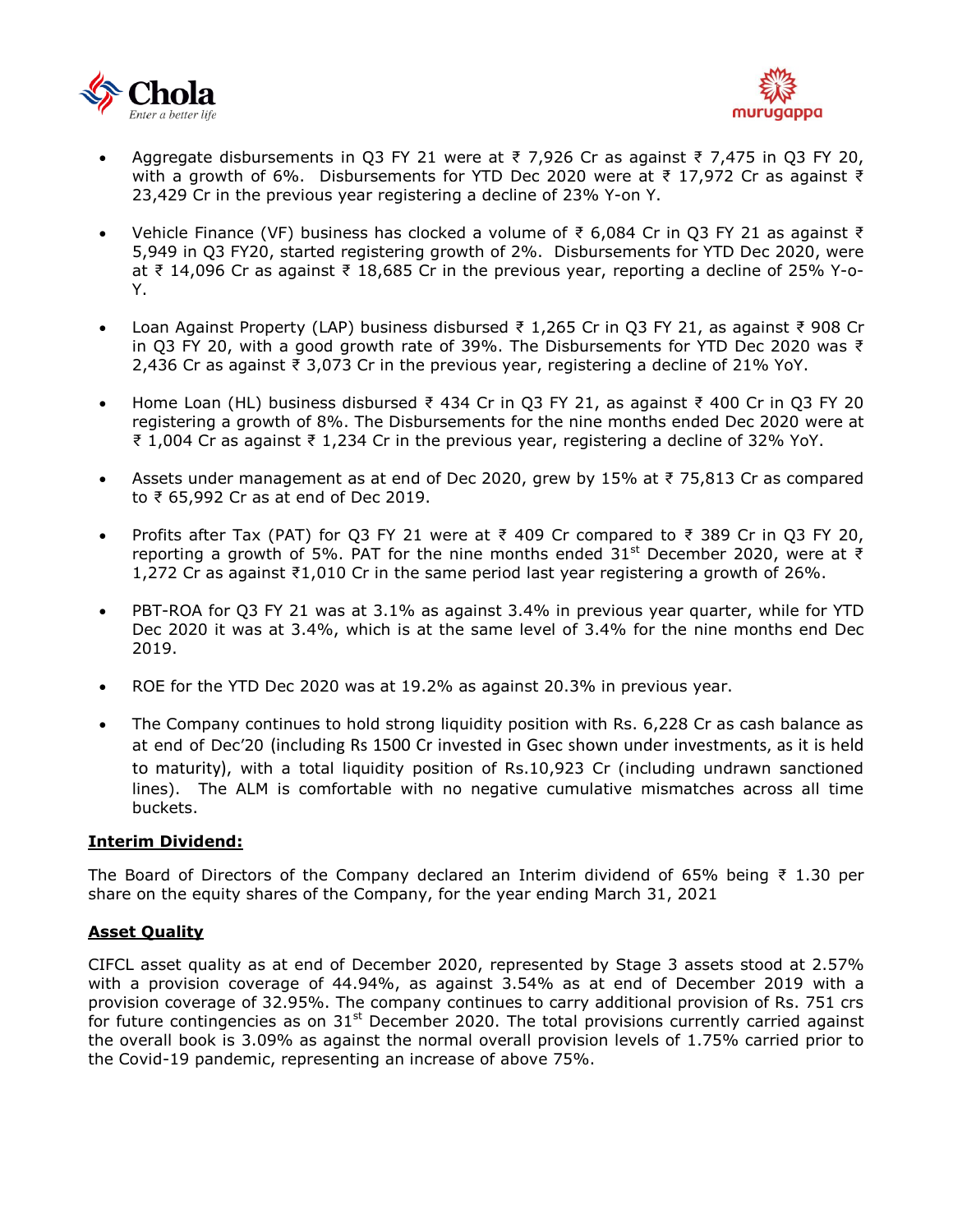



|                                      | <b>Dec-19</b> | <b>Mar-20</b> | <b>Jun-20</b> | $Sep-20$ | <b>Dec-20</b> |
|--------------------------------------|---------------|---------------|---------------|----------|---------------|
| Gross Assets - Stage 3               | 2,024         | 2,163         | 1,996         | 1,756    | 1,703         |
| Stage 3 Assets to Total Gross Assets | 3.54%         | 3.80%         | 3.34%         | 2.75%    | 2.57%         |
| <b>ECL Provisions - Stage 3</b>      | 667           | 898           | 831           | 749      | 765           |
| Coverage ratio (%) - Stage 3         | 32.95%        | 41.52%        | 41.62%        | 42.65%   | 44.94%        |
| Gross Assets - Stage 1&2             | 55,072        | 54,762        | 57,777        | 62,190   | 64,538        |
| ECL Provisions - Stage 1 &2          | 391           | 625           | 607           | 939      | 1,279         |
| Coverage ratio (%) - Stage 1&2       | 0.71%         | 1.14%         | 1.05%         | 1.51%    | 1.98%         |
| <b>Total ECL Provision</b>           | 1,058         | 1,523         | 1,437         | 1,688    | 2,045         |

Hon'ble Supreme Court has directed that accounts which were not in NPA as of  $31<sup>st</sup>$  August 2020, shall not be declared as NPA till further orders. Accordingly, the Company has not classified any new accounts as NPA after  $31^{st}$  August 2020. However, if the Company had classified new accounts as NPA, then the Gross Stage 3 and Net Stage 3 would have been 3.75% and 2.12% respectively.

#### **Capital Adequacy:**

The Capital Adequacy Ratio (CAR) of the company as on  $31<sup>st</sup>$  December2020, was at 19.25% as against the regulatory requirement of 15%.

#### **About Cholamandalam**

Cholamandalam Investment and Finance Company Limited (Chola), incorporated in 1978 as the financial services arm of the Murugappa Group. Chola commenced business as an equipment financing company and has today emerged as a comprehensive financial services provider offering vehicle finance, home loans, home equity loans, SME loans, investment advisory services, stock broking and a variety of other financial services to customers.

Chola operates from 1135 branches across India with assets under management above INR 75,000 Crores.

The mission of Chola is to enable customers enter a better life. Chola has a growing clientele of over 16 lakh happy customers across the nation. Ever since its inception and all through its growth, the company has kept a clear sight of its values. The basic tenet of these values is a strict adherence to ethics and a responsibility to all those who come within its corporate ambit - customers, shareholders, employees and society.

For more details, please visit [www.cholamandalam.com](http://www.cholamandalam.com/)

#### **About Murugappa Group**

Founded in 1900, the INR 381 Billion (38,105 Crores) Murugappa Group is one of India's leading business conglomerates. The Group has 29 businesses including ten listed Companies traded in NSE & BSE. Headquartered in Chennai, the major Companies of the Group include Carborundum Universal Ltd., CG Power and Industrial Solutions Ltd., Cholamandalam Financial Holdings Ltd., Cholamandalam Investment and Finance Company Ltd., Cholamandalam MS General Insurance Company Ltd., Coromandel International Ltd., Coromandel Engineering Company Ltd., E.I.D. Parry (India) Ltd., Parry Agro Industries Ltd., Shanthi Gears Ltd., Tube Investments of India Ltd. and Wendt (India) Ltd.